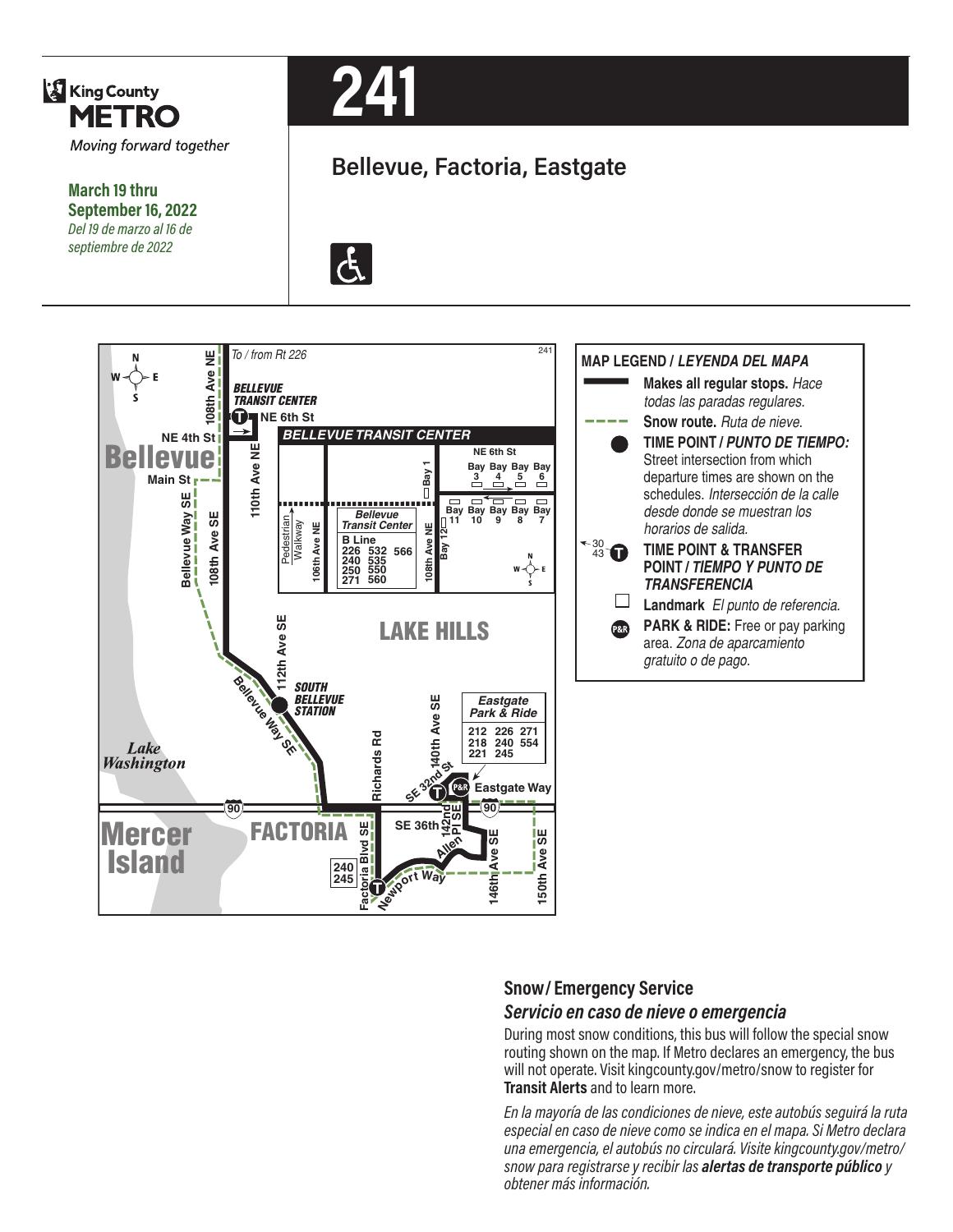## Route 241 Monday thru Friday to Bellevue

*Servicio de lunes a viernes a Bellevue*

|                                                                                                                                                                                                                                    | <b>Factoria</b>                                                                                                                                                                                                                    |                                                                                                                                                                                                                                   |                                                                                                                                                                                                                                        |                                                                                                                                                                                                  |
|------------------------------------------------------------------------------------------------------------------------------------------------------------------------------------------------------------------------------------|------------------------------------------------------------------------------------------------------------------------------------------------------------------------------------------------------------------------------------|-----------------------------------------------------------------------------------------------------------------------------------------------------------------------------------------------------------------------------------|----------------------------------------------------------------------------------------------------------------------------------------------------------------------------------------------------------------------------------------|--------------------------------------------------------------------------------------------------------------------------------------------------------------------------------------------------|
| Eastgate<br>P&R Bay 1                                                                                                                                                                                                              | Factoria<br>Blvd SE &<br><b>SE Newport</b><br>Wav                                                                                                                                                                                  | South<br><b>Bellevue</b><br>Station<br>Bay 3                                                                                                                                                                                      | <b>Bellevue TC</b><br>Bay 11                                                                                                                                                                                                           | To Route                                                                                                                                                                                         |
| Stop #67014                                                                                                                                                                                                                        | Stop #80380                                                                                                                                                                                                                        | Stop #84292                                                                                                                                                                                                                       | Stop #68001                                                                                                                                                                                                                            |                                                                                                                                                                                                  |
| 5:14<br>5:44<br>6:14<br>6:38<br>7:08<br>7:38<br>8:10<br>8:33<br>9:08<br>9:39<br>10:12<br>10:42<br>11:16<br>11:48<br>12:20<br>12:51<br>1:23<br>1:44<br>2:14<br>2:44<br>3:15<br>3:41<br>4:09<br>4:34<br>5:06<br>5:42<br>6:14<br>6:47 | 5:21<br>5:51<br>6:22<br>6:46<br>7:17<br>7:47<br>8:19<br>8:42<br>9:17<br>9:47<br>10:20<br>10:49<br>11:23<br>11:55<br>12:27<br>12:58<br>1:30<br>1:51<br>2:21<br>2:51<br>3:22<br>3:49<br>4:18<br>4:43<br>5:15<br>5:51<br>6:22<br>6:54 | 5:26<br>5:56<br>6:28<br>6:54<br>7:26<br>7:56<br>8:28<br>8:51<br>9:26<br>9:56<br>10:28<br>10:57<br>11:31<br>12:03<br>12:35<br>1:07<br>1:39<br>2:00<br>2:30<br>3:00<br>3:31<br>3:59<br>4:29<br>4:55<br>5:27<br>6:03<br>6:33<br>7:02 | 5:34<br>6:04<br>6:37<br>7:04<br>7:37<br>8:07<br>8:40<br>9:03<br>9:37<br>10:06<br>10:38<br>1<br>1:07<br>11:41<br>12:13<br>12:45<br>1:17<br>1:49<br>2:10<br>2:40<br>3:10<br>3:42<br>4:10<br>4:40<br>5:08<br>5:40<br>6:15<br>6:45<br>7:12 | 226<br>226<br>226<br>226<br>226<br>226<br>226<br>226<br>226<br>226<br>226<br>226<br>226<br>226<br>226<br>226<br>226<br>226<br>226<br>226<br>226<br>226<br>226<br>226<br>226<br>226<br>226<br>226 |
| 7:15<br>8:19                                                                                                                                                                                                                       | 7:22<br>8:26                                                                                                                                                                                                                       | 7:30<br>8:31                                                                                                                                                                                                                      | 7:40<br>8:40                                                                                                                                                                                                                           | 226<br>226                                                                                                                                                                                       |
| 9:19<br>10:21                                                                                                                                                                                                                      | 9:26<br>10:28                                                                                                                                                                                                                      | 9:31<br>10:33                                                                                                                                                                                                                     | 9:40<br>10:42                                                                                                                                                                                                                          | 226                                                                                                                                                                                              |
| <b>Bold PM time</b>                                                                                                                                                                                                                |                                                                                                                                                                                                                                    |                                                                                                                                                                                                                                   |                                                                                                                                                                                                                                        |                                                                                                                                                                                                  |

## Route 241 Monday thru Friday to Eastgate P&R

*Servicio de lunes a viernes a Eastgate Park & Ride*

|                                                                                                                       |                                                                                                                      | <b>Factoria</b>                                                                                                        |                                                                                                                    |
|-----------------------------------------------------------------------------------------------------------------------|----------------------------------------------------------------------------------------------------------------------|------------------------------------------------------------------------------------------------------------------------|--------------------------------------------------------------------------------------------------------------------|
| <b>Bellevue TC</b><br>Bay 1                                                                                           | South<br><b>Bellevue</b><br><b>Station</b><br>Bay 2                                                                  | Factoria<br>Blvd SE &<br><b>SE Newport</b><br>Way                                                                      | Eastgate<br>P&R Bay 2                                                                                              |
| Stop #85630                                                                                                           | Stop #84264                                                                                                          | Stop #64845                                                                                                            | Stop #67015                                                                                                        |
| 5:50<br>6:20<br>6:50<br>7:19<br>7:50<br>8:20<br>8:54<br>9:23<br>9:48<br>10:13<br>10:42<br>1<br>1:14<br>11:45<br>12:16 | 5:57<br>6:27<br>6:57<br>7:26<br>7:59<br>8:29<br>9:03<br>9:30<br>9:55<br>10:20<br>10:49<br>11:<br>21<br>1:52<br>12:23 | 6:02<br>6:32<br>7:02<br>7:32<br>8:06<br>8:36<br>9:10<br>9:37<br>10:02<br>10:27<br>10:56<br>28<br>11:<br>11:59<br>12:30 | 6:13<br>6:43<br>7:14<br>7:46<br>8:20<br>8:50<br>9:23<br>9:50<br>10:15<br>10:40<br>11:09<br>11:41<br>12:12<br>12:43 |
| 12:4<br>7<br>1:20<br>1:51<br>2:22                                                                                     | 2:55<br>1<br>1:28<br>1:59<br>2:30                                                                                    | 1:03<br>1:36<br>2:07<br>2:38                                                                                           | 1:16<br>1:49<br>2:20<br>2:51                                                                                       |
| 2:53<br>3:25<br>3:58<br>4:23<br>4:51<br>5:20                                                                          | 3:01<br>3:33<br>4:06<br>4:31<br>5:00<br>5:29                                                                         | 3:10<br>3:42<br>4:16<br>4:4<br>1<br>5:11<br>5:40                                                                       | 3:23<br>3:55<br>4:30<br>4:55<br>5:26<br>5:55                                                                       |
| 5:52<br>6:20<br>6:50<br>7:25                                                                                          | 6:01<br>6:28<br>6:57<br>7:32                                                                                         | 6:12<br>6:38<br>7:03<br>7:38                                                                                           | 6:27<br>6:49<br>7:14<br>7:49                                                                                       |
| 7:50<br>8:35<br>9:35<br>10:35                                                                                         | 5<br>8:41<br>9:41<br>10:41                                                                                           | 8:03<br>8:47<br>9:47<br>10:47                                                                                          | 8:14<br>8:58<br>9:58<br>10:58                                                                                      |
| <b>Bold PM time</b>                                                                                                   |                                                                                                                      |                                                                                                                        |                                                                                                                    |

### **Holiday Information** *Información sobre días festivos*

This route will operate its Sunday schedule on the following holidays. *Esta ruta operará según su horario de domingo en los siguientes días festivos.*

| <b>Memorial Day</b>     | May 30          |
|-------------------------|-----------------|
| Día de los Caídos       | 30 de mayo      |
| Independence Day        | July 4          |
| Día de la independencia | 4 de julio      |
| Labor Day               | September 5     |
| Día del Trabajo         | 5 de septiembre |